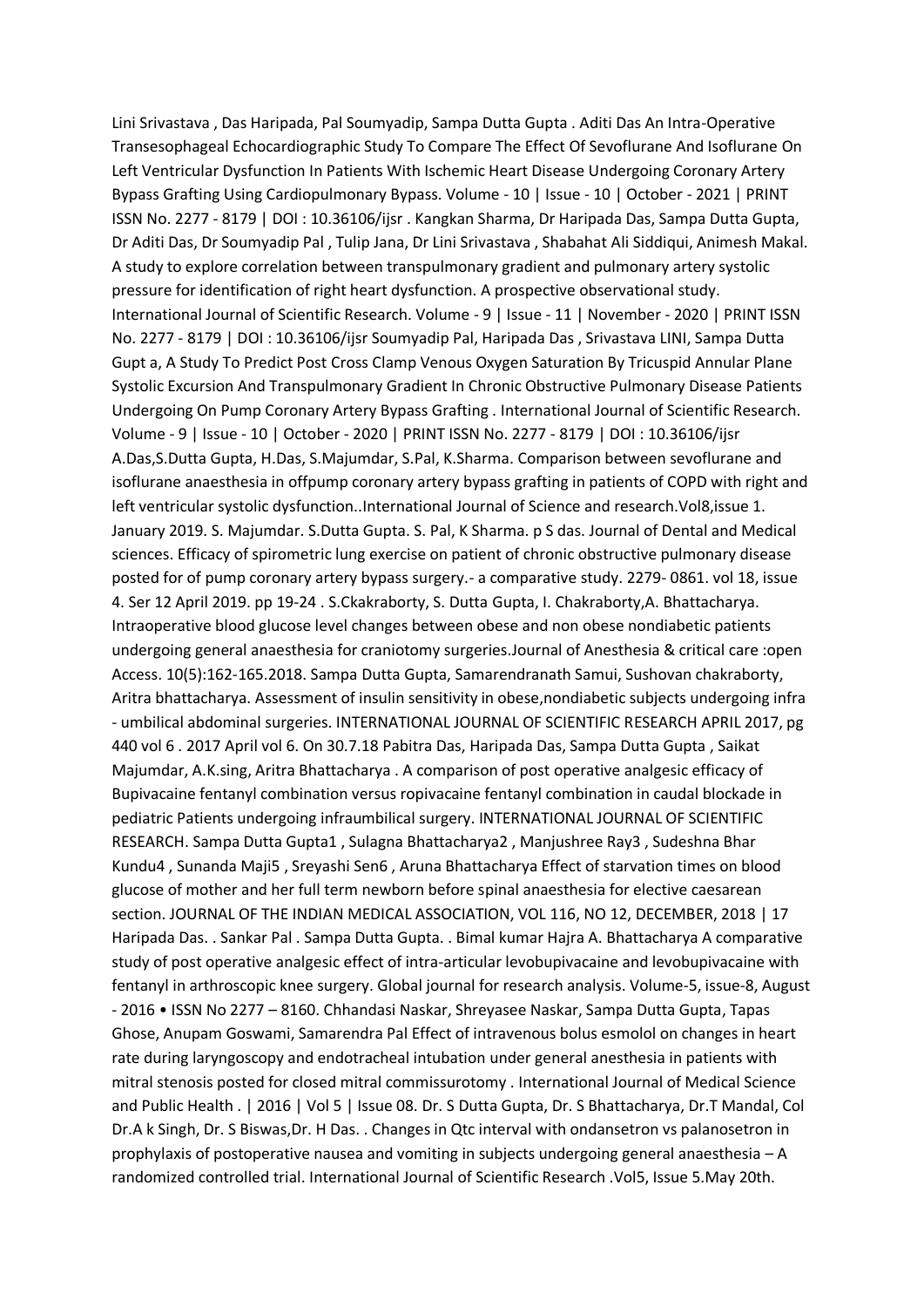2016 .ISSN No 2277 - 8179.pg36-39. . S Dutta Gupta1 , Dr. A.K.Singh2 , Dr. D. Adhikari3\* , Dr. S.Bhar Kundu3 , Dr. S. Pal4 , Dr. S. Sinha5 . A Comparative Study Of Effects Of Standard And Low Dose Intrathecal Bupivacaine To Find Out Correlation Between Age And Haemodynamic Changes As Well As On Early Ambulation In Patients Undergoing Trans-Urethral Resection Of Prostate. International Research Journal of Natural and Applied Sciences Vol. 2, Issue 8, August 2015 IF- 2.818 ISSN: (2349- 4077) © Associated Asia Research Foundation (AARF). Dhiman Adhikari, Sampa Dutta Gupta, Sandip Sinha, Anindita saha and Sudeshna Bhar Kundu A Clinical trial comparing levobupivacaine, standard and low dose bupivacaine for subarachnoid block to compare the haemodynamic changes as well as effect on early ambulation in patients undergoing trans urethral resection of prostate.. International Journal of Basic and Applied sciences 2015 May – August. Vol-4 (2) pg 44-51 SD Gupta, A Pareek, S Maji, S Bhar Kundu, M Ray Influence of naloxone infusion on quality and duration of analgesia produced by thoracic SD Gupta, A Pareek, S Maji, S Bhar Kundu, M Ray Influence of naloxone infusion on quality and duration of analgesia produced by thoracic S Dutta Gupta, S Majhi...Caudal Epidural Bupivacaine versus Bupivacaine and Neostigmine Combination in Infraumbilical Surgeries in Children. INDIAN MEDICAL GAZETTE 2014 . Das S.1 , Dutta Gupta S 2 , Goswami A3 , Sarbapalli S 4 , Mukherjee M.5 . Comparative study of heart rate responses to laryngoscopic endotracheal intubation and to endotracheal intubation using intubating laryngeal mask airway under general anaesthesia in patients with pure mitral stenosis for closed mitral commissurotomy, open mitral commissurotomy and mitral valve replacement surgery. Journal of the Indian Medical Association. April 2013.vol.111.No.04 p239-245 Dutta. Gupta S, Roy S1 , Mitra K2 , Bhar. Kundu S, Maji3 S, Sarkar A4 , Bhattacharya S, D. Roy C5 , Sen S, Basu M. Effect of QTc interval on prediction of hypotension following subarachnoid block in patients undergoing caesarean section: A comparative study. Journal of Obstetric Anaesthesia and Critical Care. Jul –Dec 2012. Vol 2 issue 2.p.79 – 85 Dutta Gupta S, Kundu SB, Ghose T, Maji S, Mitra K, Mukherjee M, et al. A comparison between volume-controlled ventilation and pressurecontrolled ventilation in providing better oxygenation in obese patients undergoing laparoscopic cholecystectomy. Indian Journal of Anaesthesia2012 56:276 – 82 Bhar (Kundu) S1, Dutta Gupta S2, Ghose T 1, Kanti Kundu K2, Ray M 3 Difficult endotracheal tube cuff deflation: an unusual observation. Sri Lankan Journal of Anaesthesiology 20 (1) : 96 – 97 (2012) Place of Publication - Srilanka. Dutta Basu R, Dutta Gupta S, Ghosal K A, Biswas A, Maji S, Das S. A comparative study between anatomical landmark and nerve stimulator guidedsupraclavicular brachial plexus block for neurovascular variations in topographic anatomy of brachial plexus. International Journal of Basic and Applied Medical Sciences ISSN: 2277-2103 (Online) An Online International Journal Available at http://www.cibtech.org/jms.htm 2012 Vol. 2 (1) January-April, pp.117 -125/ Basu et al. Place of publication - INDIA Dutta Gupta S, Pal R, Sarkar A, Mukherjee S, Mitra K, Roy S, Sarbapalli D, Kundu KK, Zaman FA, Kar S. Evaluation of Ondansetron-induced QT interval prolongation in the prophylaxis of postoperative emesis. J Nat Sc Biol Med 2011;2:119-24. Place of publication - Ireland . Dutta Gupta S, Mitra K, Mukherjee M, Roy S, Sarkar A, Kundu S, Goswami A, Sarkar N.U, Sanki P, Mitra R. Effect of magnesium on thoracic epidural analgesia. Saudi Journal of Anaesthesia January-March 2011 / vol 5 / issue 1 Place of publication- Saudi Arabia Mandal S, Basu M, Kirtania J, Sarbapalli D, Pal R, Kar S, Kundu KK, Sarkar U, Dutta Gupta S . Impact of general versus epidural anesthesia on early post-operative cognitive dysfunction following hip and knee surgery . Journal of emergency ,Trauma,Care and Shock. 2011| January-March | Volume 4 | Issue 1. Mukherjee M, Goswami A , Dutta Gupta S , Sarbapalli D, Pal R, Kar S. Analgesia in post – thoracotomy patients :Comparison between thoracic epidural and thoracic paravertebral blocks. Anesthesia : Essays and Researches. 2010 . vol 4. issue 2. Place of publication – Saudi Arabia. Dutta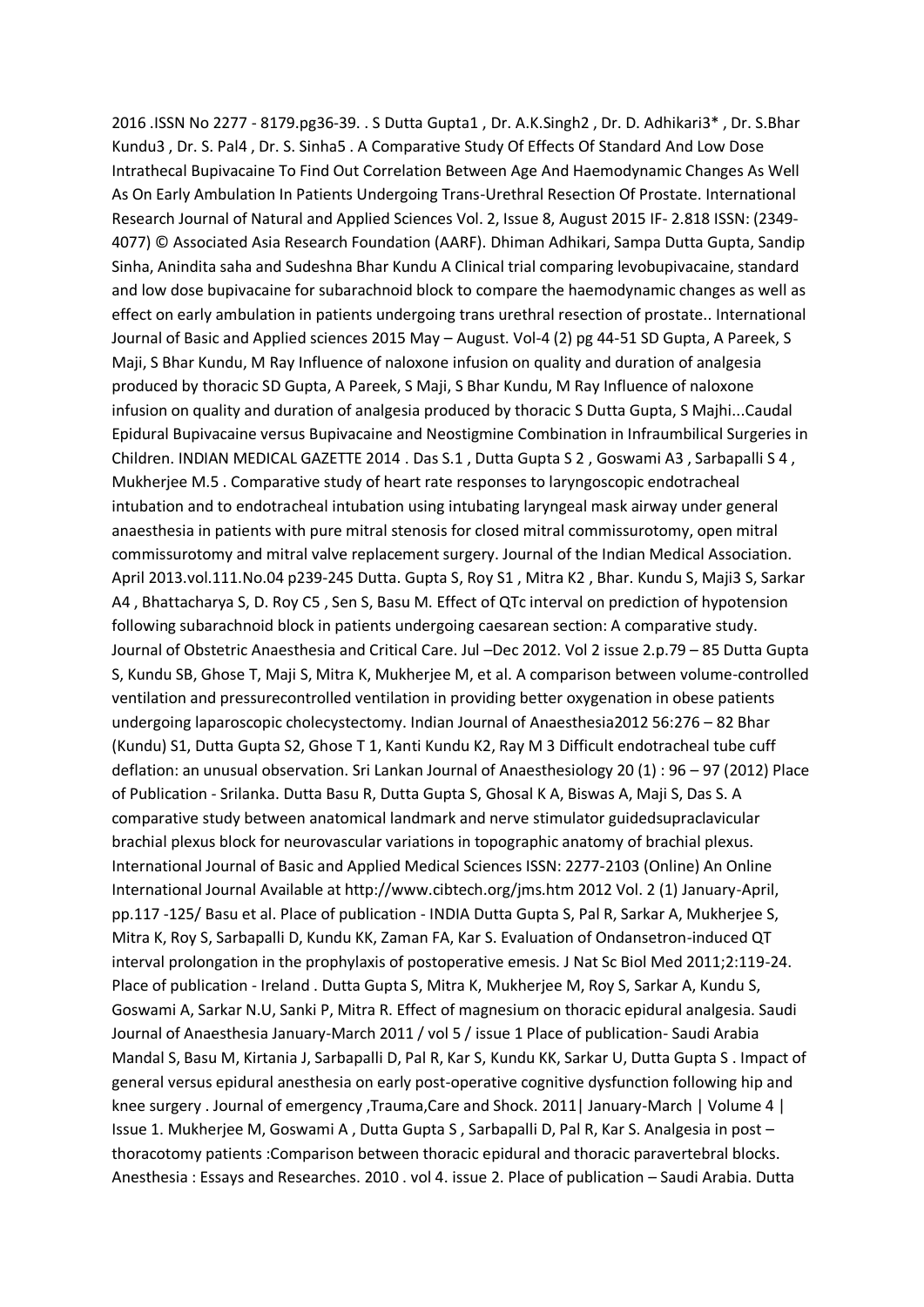Gupta S, Das S, Ghose T1 , Sarkar A2 , Goswami A, Kundu S. Controlled transient respiratory arrest along with rapid right ventricular pacing for improving balloon stability during balloon valvuloplasty in pediatric patients with congenital aortic stenosis – A retrospective case series analysis. Annals of Cardiac Anaesthesia . 2010 Sept – Dec issue.13.3 Dutta Gupta S, Pal S, Goswami A, Bhadra S, Mandal S, Naskar C, Mukherjee S, Boral D. A comparative study to determine the effect of intravenous magnesium on postoperative bleeding after on pump CABG in patients receiving preoperative aspirin. Indian Journal of Anaesthesia. 53(2); 197 – 203: 2009. Dutta Gupta S, Mandal S, Naskar C Mukherjee S, Kundu KK, Sah SK. Caudal epidural bupivacaine alone versus bupivacaine – low dose morphine combination in paediatric infraumbilical surgeries for post operative analgesia. Journal of Anaesthesiology Clinical Pharmacology. 25(2); 183- 186: 2009 . Basu M, Dutta Gupta S, Ghosh Dastidar (Bose) A , Mukherji S, Kundu KK, Roy S. Comparative study of the efficacy of intravenous midazolam and propofol as induction agent to attenuate haemodynamic response of laryngoscopy and intubation" Journal of medical society. 23(2);67- 72: 2009. Dutta Gupta S, Ghosh K, Garai D, Pal S, Ghose T, Goswami A, Sarkar UN. Management of a case of pregnancy with Eisenmenger's syndrome posted for emergency LUCS with low dose Spinal Anaesthesia supplemented with continuous epidural infusion postoperatively. Indian Medical Journal. 102(1); 15 – 17: 2008. Dutta Gupta S, Ghose T, Goswami A, Pal S, Sarkar A. Maintenance of stability during balloon positioning in balloon dilatation of valvular aortic stenosis in paediatric cardiac cath lab – a new anaesthetic technique. Journal of Medical Society. 22( 3); 143-148: 2008. Dutta Gupta S, Pareek A, Ghose T, Sarkar UK, Mukherjee S, Goswami A, Sarbapalli D, Pal S. Management of postoperative hypoxaemia in patients following upper abdominal laparoscopic surgery. – A comparative study. Indian Journal of Anaesthesia. 52 ( 2); 185 – 191: 2008 Sarkar UN, Dutta Gupta S, Srivastava DK, Rai N, Das D, Sen Gupta G, Bhattacharya S, Ghosh K, Dutta S, Shanki P. A comparative study between off pump and on pump beating heart coronary artery bypass graft surgery – a retrospective analysis. Indian Medical Journal. 102. (1); 18 -20: 2008 Kirtania J, Ghosh K, Dutta Gupta S, Goswami A. Sarkar UN, Bhattacharya S. Perioperative management of a child with JERVELL and LANGENIELSEN syndrome. Journal of the Indian medical Association. Accepted for publication. Ref no ED/HAE/88/2006- 2007/278. Dated 25.4.2008. Bhattacharya S, Sarkar UN, Sadique JV, Dutta Gupta S, Sanki P, Bhadra S, Goswami A Ghosh K. Closure of Atrial Septal Defect in a case of Gilbert's Syndrome. Indian Medical Journal. 102 (1); 4-9: 2008. Dutta Gupta S, Mukhopadhyay S, Das A, Sarbapalli D, Pal S. Comparative study between tramadol and clonidine in prevention of postoperative shivering following general anaesthesia for exploratory laparotomy. Journal of medical society. 21( 1 );13-17: 2007. Basu M, Dutta Gupta S, Mukhopadhyay S, Saha S. Anaesthetic management of bilateral pheochromocytoma in a young female patient. Indian Journal of Anaesthesia. 51(.3) ; 237-240: 2007 Piplai G, Acharya A, Rudra J, Biswas N, Chatterjee R, Dutta Gupta S, Sarkar U N .A comparison of the efficacy of epidural butorphanol and tramadol as post operative analgesics in lower abdominal surgery.Indian medical journal. 100 (12); 411- 415: 2006. Das D, Rai N, Srivastava DK, Sadique JV, Sanki PK, Dutta Gupta S, Sengupta G, Bhattacharjee S, Sarkar UN, G. A successful management of a case of pure red cell aplasia – A case report. Indian medical journal. 101( 6); 215 – 218. 2007. Guha Biswas R, Sarkar U, Gupta K, Ray Chaudhuri J, Dutta Gupta S, Mukherjee P. Peri-operative anaesthetic management of neonates for surgical emergencies. Journal of Indian Medical Association. 104 (4);190 – 194.: 2006. Dutta Gupta S, Laha B,Ghosh K, Gupta K. Efficacy of fentanyl, tramadol, and parecoxib for providing peroperative analgesia during skin Grafting operation. Indian Journal of Pain. 18 ( 2 ); 55-59: 2004. Dutta Gupta S, Sarbapalli D . Problem with NIBP, Its management by own self – suggestions to manufacturer in up gradation of softer. Indian Journal of Anaesthesia. 48 (3); 235: 2004 Dutta Gupta